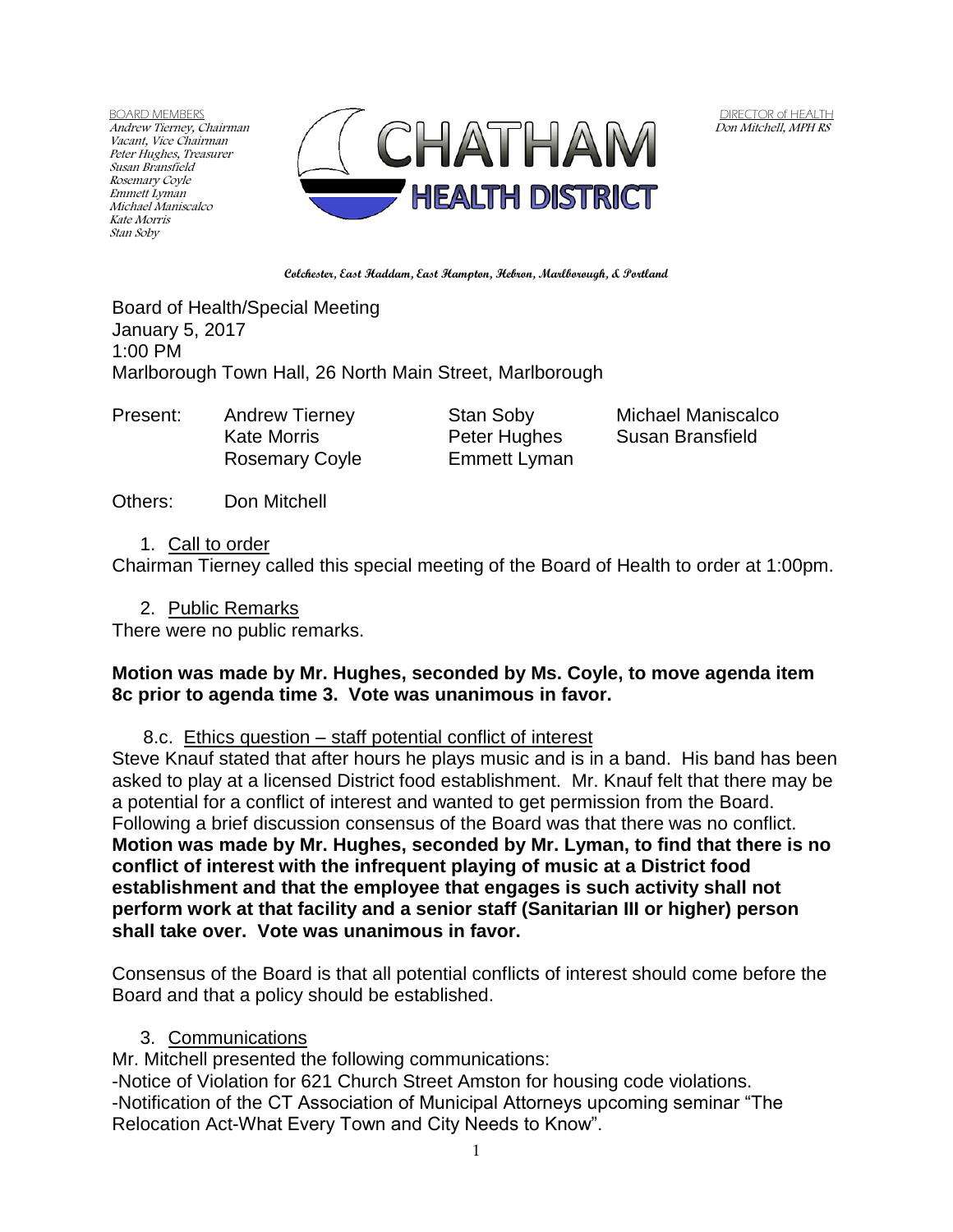## 4. Director of Health Report

## a. Audit 2015-2016

Mr. Mitchell stated that the audit has been submitted. However, we have not yet received a copy.

## b. AHM meeting

Mr. Mitchell stated that he and Vickie Han attended a meeting with group that deal with substance abuse issues in the Andover, Hebron and Marlborough community. They are working with other community agencies to draft policies to steer kids away from drugs, smoking, drinking, etc. Ms. Han will be attending these meetings on a regular basis.

# 5. Proposed Chatham Health 2017-2018 Budget

# a. Discussion

Mr. Mitchell presented the Board with two proposals; version 1 and version 2. Highlights to Version 1 were; reducing the Health Educator position from 24hr to 18hr, per capita rate from \$10.30 to \$11.02, elimination of the Permit to Discharge fee (approx. \$7000/yr), \$5000 reduction of proposed flu vaccination fees (due to the availability of vaccination at other locations), 2.5% salary increase (flat rate for Health Director), 20% increase in medical insurance, and stopping the Office Manager and Part-time Office Assistant and replacing them with Office Manager/Booker and Full Time Administrative Assistant.

Mr. Mitchell discussed the Sanitarian I/II salaries and positions. He stated that Ms. Ellis was hired at a slightly higher rate than budgeted due to the fact that at the time of hire there was another health district hiring at a higher rate, as well as the fact that Ms. Ellis had just passed her RS exam. Ms. Ellis has recently become Phase 2 certified. Ms. Holmes recently passed her RS exam. Mr. Mitchell proposed an immediate salary increase for both, bringing them both to the same salary, as well as the additional 2.5% proposed for July 1. Although Ms. Ellis had a slight advantage with the RS qualification earlier, Mr. Mitchell noted that they both are now fully certified and have close to the same years of experience. Discussion was held with members of the Board expressing concern for leveling out the salaries; first due to the length of time it took for Ms. Holmes to receive her RS and secondly due to the significant increase it would be. Mr. Mitchell stated his concern to be in the salary ranges of other health districts with these positions as to not lose trained staff.

Mr. Mitchell also discussed pension payments. Mr. Mitchell stated that he met with Jeff Jylkka to discuss the pension payment made to the Town of East Hampton for Tina Lanzi and Thad King's employer portion. Mr. Jylkka stated that the payment was made based on the entire year. Mr. Mitchell and members of the Board were concerned that payment was made for Mr. King's pension for the entire year when he was only employed for half.

Version 2 was a proposal following Mr. Mitchell meeting with Mr. Tierney and Mr. Hughes. Highlights from Version 2; Office Manager/Bookeeper salary reduced from Version 1, include 2.5% salary increase for Director of Health, provide 6% salary increase to the existing two Sanitarian II's (2.5% plus an additional percentage in recognition for the new certifications), per capita rate at \$10.77, \$6600 employee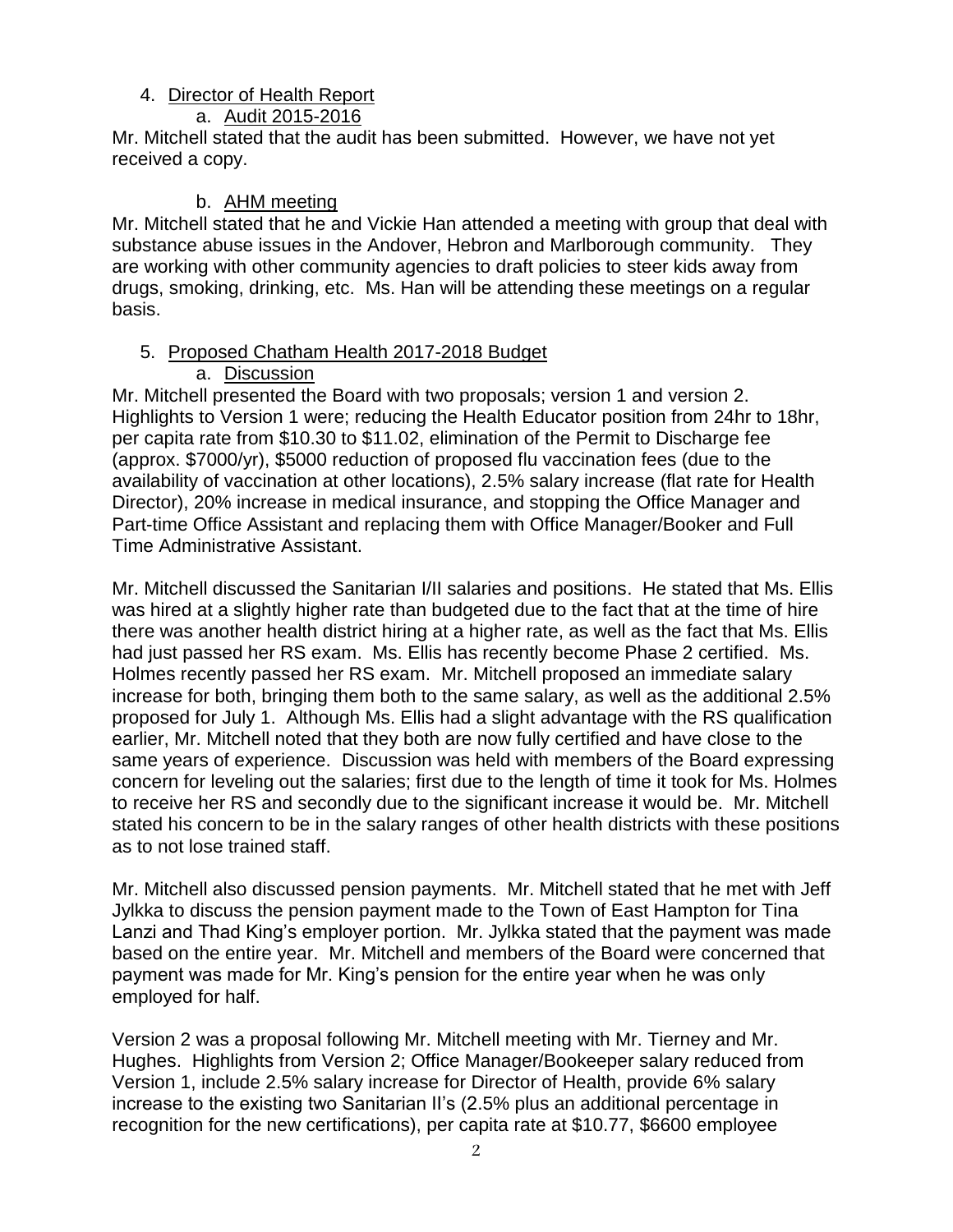retirement fund, \$5000 undesignated reserve fund, and includes the Permit to Discharge fees.

Brief discussion was held regarding fees. Mr. Mitchell stated that fees are slightly down. There was concern that the District is not receiving applications and fees for activities that require District permitting, particularly in East Hampton where there is no District presence in the land use office and applications are not taken in there. Applicants applying for building permits are being sent to the main office to apply. However, it is believe that some applications are being missed. Additional discussion was also held regarding sanitarians choosing not to charge fees. Members were very firm that charging fees were not at the discretion of the sanitarians and that if this is happening disciplinary actions will be taken. The Board requested a report of the number of permits issued and the amount of fees collected for the February meeting. Discussion was held regarding tuition reimbursement rates, current and prior. Board members felt that policies are established by the Board moving forward and have no relevance to past practice. The Board would also like to add discussion of the policy regarding reimbursement and possible employment agreements to the next agenda. Ms. Coyle stated that the Board is working to keep the District continuing and to make it more financially stable and they feel that conditions need to be placed on these benefits at this time.

# b. Set Public Hearing Date

**Motion was made by Mr. Hughes, seconded by Mr. Tierney, to send Version 2 Proposed Budget and Proposed Fees to Public Hearing January 31, 2017. Following a brief review and discussion regarding the increase in the town per capita, the decrease in the State per capita, the reduction in grants, fees, and improving solvency for the District.** 

Mr. Mitchell stated for the record that he did not agree with the direction the Board has chosen in regard to the Sanitarian II salaries. Consensus of the Board is that an evaluation process needs to be established to justify increases. The Board would like the Chairman to send letters to those individuals that pass certifications with their congratulations and appreciation, and also suggested letters in the local newspapers.

# **Vote was unanimous in favor to send Version 2 Proposed and Budget Proposed Fees to Public Hearing at the Portland Library on January 31, 2017 at 1pm.**

6. Committee Reports a. Personnel Committee

Nothing to report at this time.

b. Environment Committee

Mr. Knauf submitted minutes from the last Environmental Committee meeting for review.

c. Community Health Nothing to report at this time.